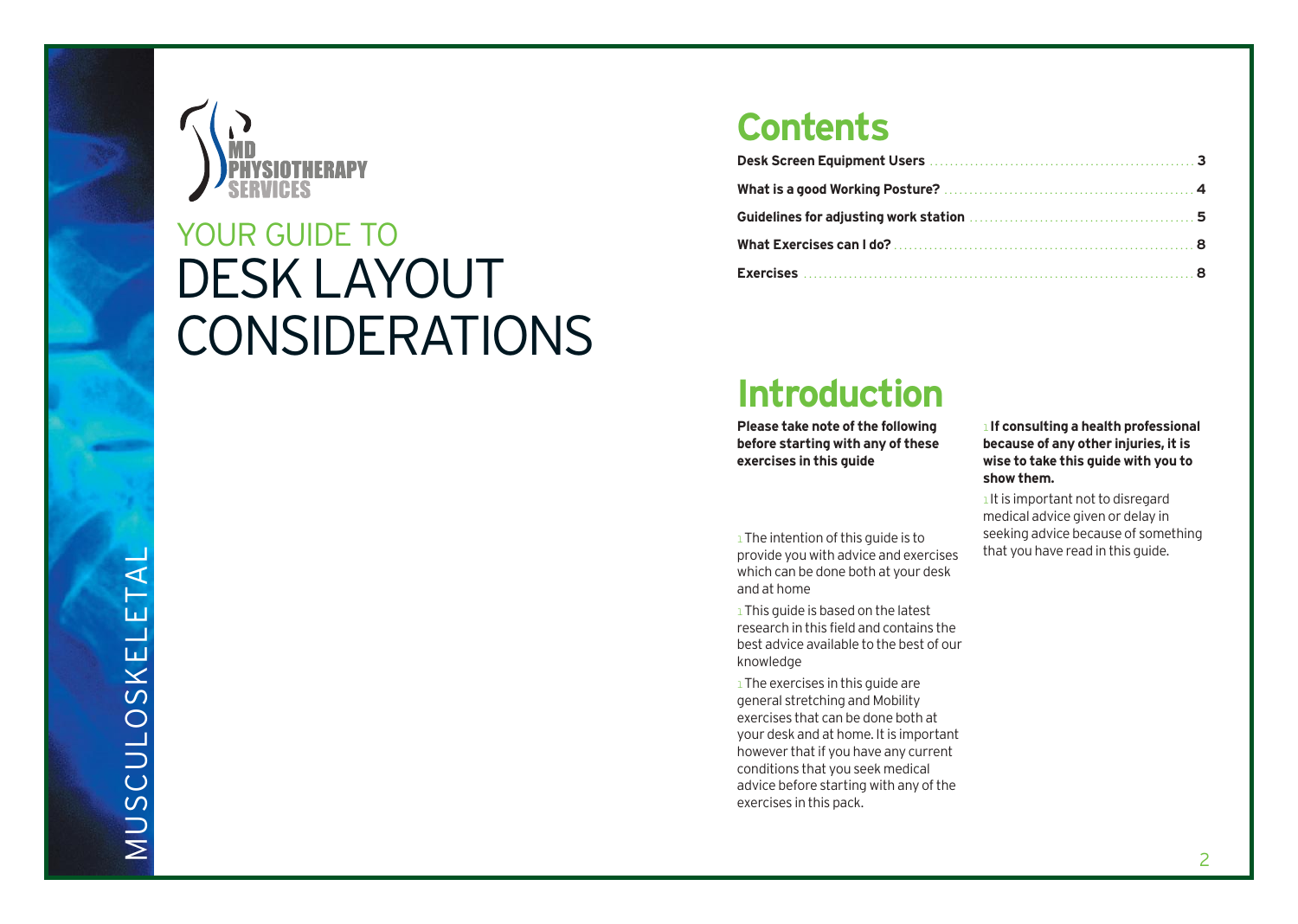# **Desk Screen**

**A Desk Screen Equipment** (DSE) user is an employee who habitually uses display screen equipment and is reliant screen upon it in order to carry out his/her work activities. If most, or all, of the following apply, the individual should be classified as a user:

 $1$  The individual is dependent upon the use of DSE (Desk Screen equipment) in order to do the job as there are no alternative means readily available.

lThe individual has no discretion as to whether or not to use the equipment

1 Significant training or particular skills are required

lDSE is normally used continuously for at least one hour every day

1 The job requires fast transfer of information between the user and the

<sup>1</sup> The job activity requires high levels of attention and concentration from the user

### **EXAMPLES OF DSE USERS WOULD BE:**

lSecretarial staff

lFinance staff

<sup>1</sup> Graphics designers

<sup>1</sup> Computing software support staff  $1$  Web designers

### **What is a good working posture?**

To understand the best way to set up a computer workstation, it is helpful to understand the concept of neutral body positioning. This is a comfortable working posture in which your joints are naturally aligned. Working with the body in a neutral position allows the body to function in its strongest, most balanced position and reduces stress and strain on the muscles, tendons and skeletal system. This in turn reduces your risk of developing an injury (musculoskeletal disorder) and will increase your efficiency of movement. The following are important considerations when attempting to maintain neutral body postures while working at the computer workstation:

### l**Hands**, **wrists**, and **forearms** are

in-line and roughly parallel to the floor. **I Head** is level or bent slightly forward, forward facing, and balanced.

Generally it is in-line with the torso (ear in line with your shoulder). **I** Shoulders are relaxed and upper arms

hang normally at the side of the body.

l**Elbows** stay in close to the body and are bent between 90º and 120º.

l**Feet** are fully supported by floor or footrest.

l**Back** is fully supported with appropriate lumbar support when sitting vertical or leaning back slightly. Buttock should be at the back of the chair, and pelvic bones should be facing forwards.

l**Thighs** and **hips** are supported by a well-padded seat and generally parallel to the floor.

l**Knees** are about the same height as the hips with the feet slightly forward (knees should never be above the hips).

Regardless of how good your working posture is, working in the same posture or sitting still for prolonged periods is not healthy. You should change your working position frequently throughout the day in the following ways:

lMake small adjustments to your chair or backrest.

**I** Stretch your fingers, hands, arms, and torso.

**1** Stand up and walk around for a few minutes periodically.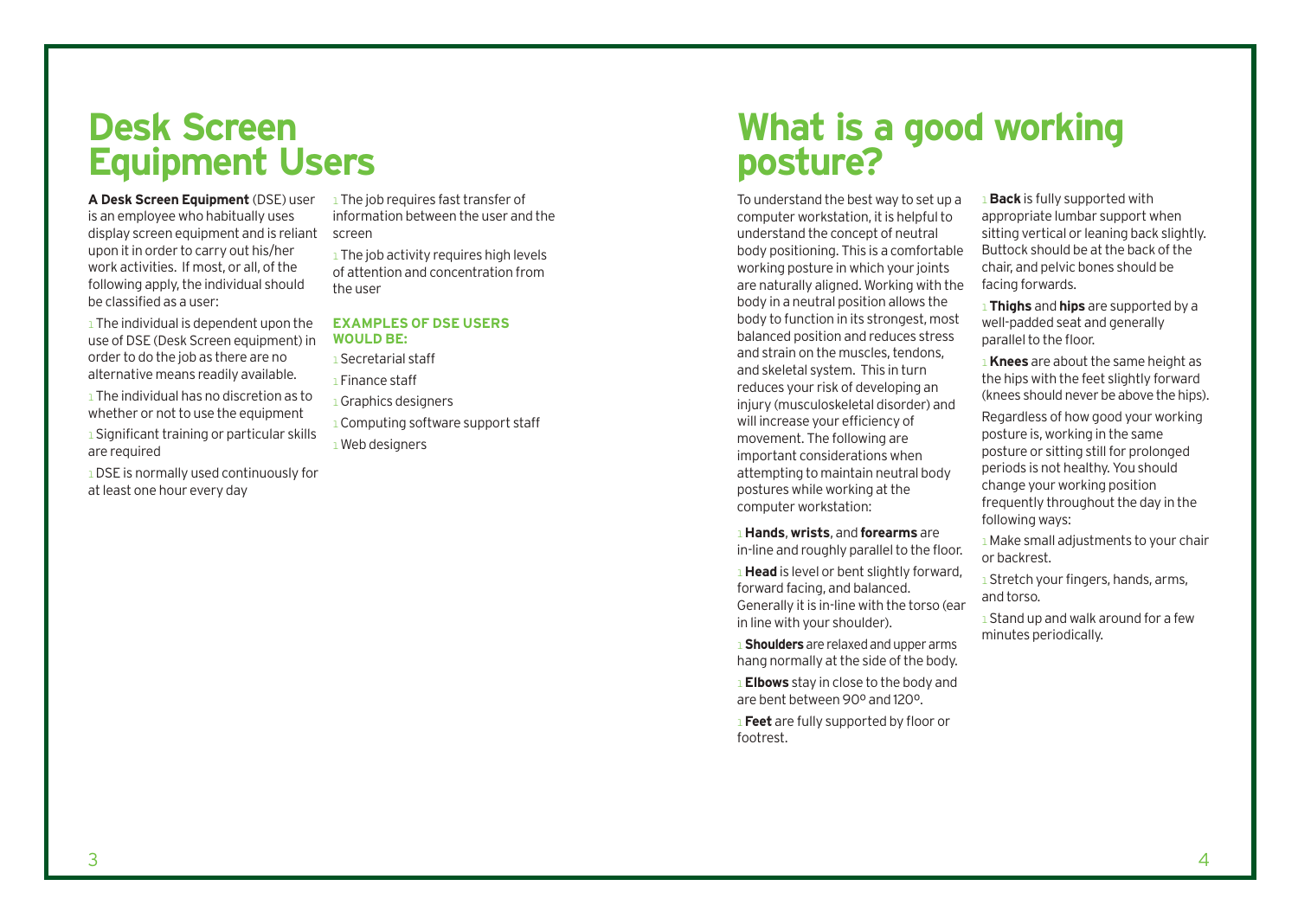### **Guidelines for making adjustments to your workstation**

**The following information can be used as a guideline for correctly adjusting a computer workstation.** 

#### **CHAIRS**

A chair that is well-designed and appropriately adjusted is an essential element of a safe and productive computer workstation. A good chair provides necessary support to the back, legs, buttocks, and arms, while reducing exposures to awkward postures, contact stress, and forceful exertions.

A chair that can be adjusted appropriately ensures a better fit for the user, provides adequate support in a variety of sitting postures, and allows variability of sitting positions throughout the work day.

The chair should be adjusted so that the user's arms are at one's side, with elbows at 90º when typing on the keyboard. If the chair has an adjustable seat pan, inclining the seat slightly back will assist in holding you in the seat as well as giving you proper back support.

Armrests should be adjustable and neither too high nor too low.

### **FOOT REST**

Footrests support the user's feet and can reduce the pressure on the back of thighs (caused by the thighs contacting the seat). A footrest should be used if the feet do not rest flat on the floor after the chair height has been adjusted. You should place the footrest on the floor, close to the chair, and adjust the height so that it relieves pressure from behind the legs when sitting. It is recommended to use a non–angled footrest with top surface measurements of 60 cm. x 30 cm. (24 in  $x 12$  in.)

#### **DESK**

Sufficient desk space should be available to allow the user to set up equipment in a convenient, comfortable arrangement. Accessories should be organized on the desk as follows:

l**Frequently used** (primary work zone) items are close 0–30 cm (0–12  $inches)$ 

l**Occasionally used** (secondary work zone) items are 30–50 cm (12–20  $inches)$ 

l**Seldom used** (tertiary work zone) items are 50cm or more away. (20 inches)

There should be enough space for the thighs (legs) to move freely under the desk top.

If possible, a desk with cable management capabilities should be used. This will keep the cables and wires orderly, off the floor and out of the way. If not available, arrange cables in an orderly and safe fashion.

#### **MONITOR**

If the user's eyes are closer than 50cm (20 in) to the screen, this may cause visual fatigue. Most people prefer a viewing distance of approximately 60cm (24 in). The top line of the text on the screen should be eye level or slightly below eye level when sitting up straight.

This will keep the user from looking down more than 15º to 20º to see the centre of the screen.

Ideally the screen should be positioned perpendicular (at 90º) to the line of sight. In case of undesirable reflections, tilting the screen forward slightly usually solves the problem. However, if this is not sufficient, it may be necessary to change the position of the display monitor on the desk, or change the location of the desk.

#### **KEY BOARDS**

Most current keyboards are designed to prevent excessive bending of wrists while typing. Users should not bend their wrists more than 10º up or down, or more than 10º sideways. Wrists should be kept straight by moving the entire hand and forearm over when wanting to use the function keys or numeric keypad rather than just bending your wrist. The objective is to make sure that hands are in a neutral position or straight in line with forearms when using the keyboard. This means that forearms, wrists, and hands should be in line with each other.

Match the wrist support, if used, to the width, height, and slope of the front edge of the keyboard (keeping in mind that the goal is to keep wrist postures as straight as possible). Provide wrist/palm supports that are fairly soft and rounded to minimize pressure on the wrist. The support should be at least 1.5 inches (3.8 cm) deep. Wrists should not rest on a sharp edge, such as a desk edge, when typing as this may cause irritation and compression of the tendons that run over the wrist joint. Compression and irritation of these tendons can result in a condition called carpal tunnel syndrome.

If a mouse is used it should be placed very near to the keyboard in order to prevent the user stretching over to reach the mouse. Also, it is not advisable to apply too much force while typing on the keyboard. This would avoid unnecessary stress on the fingers and wrists.

Medical Illustration Copyright © 2008 Nucleus Medical Art, All rights reserved.<br>
Medical Communication Copyright © 2008 Nucleus Medical Art, All rights reserved.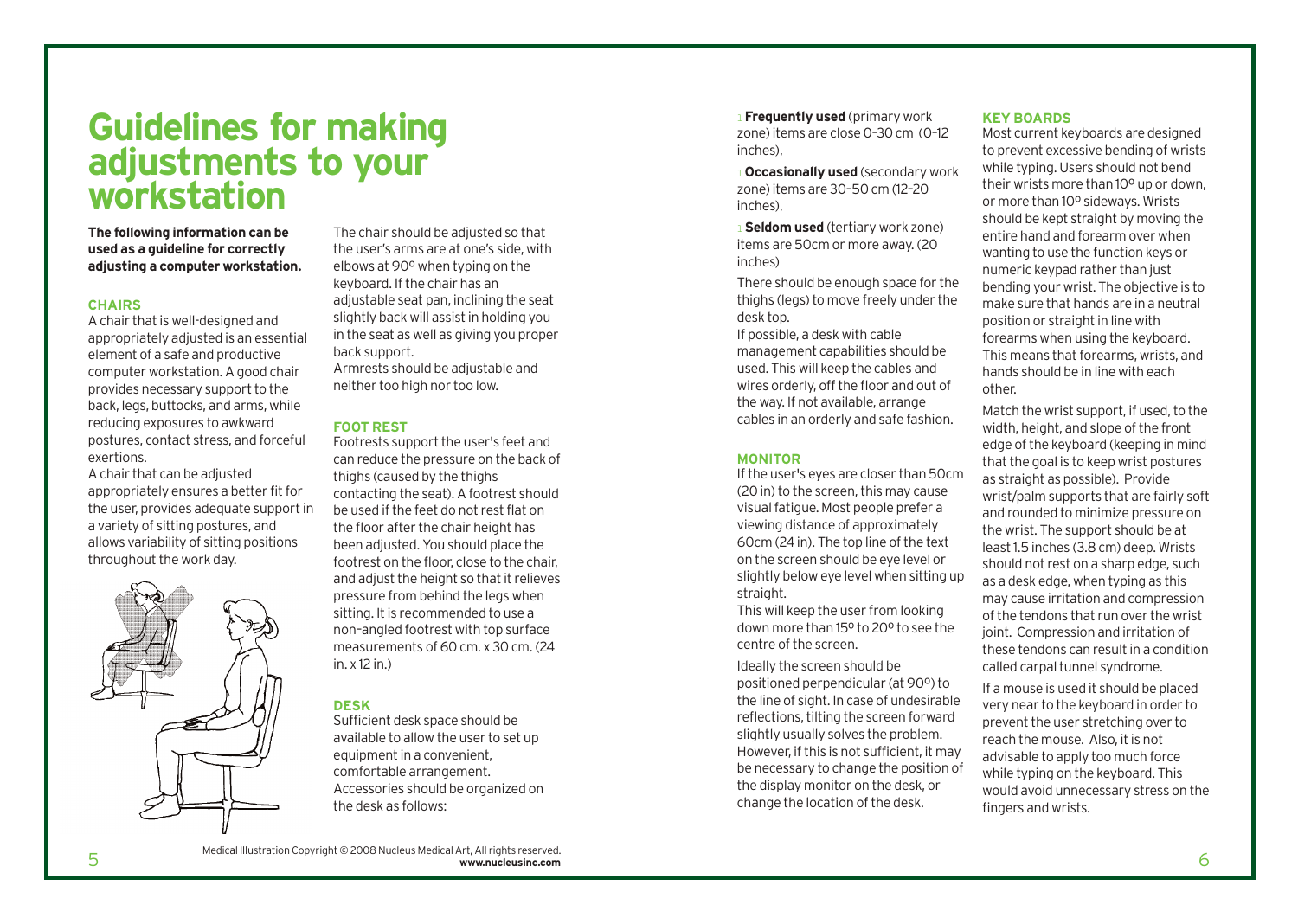### **DOCUMENT HOLDERS**

Document holders make it easy for the user to transfer data from the printed material to the computer. The document holder should be at the same distance from the eyes as the screen, next to the screen, and at the same height as the screen. Appropriate placement of the holder may reduce or eliminate risk factors such as awkward head and neck postures, fatigue, headaches, and eye strain.

### **TELEPHONE**

Telephones can be integral to some user's job settings. They may be required to receive information on the telephone and relay it on to the computer and vice versa. Always try to place the telephone in the primary or secondary work zone (i.e. close to the user), depending on usage patterns. This will minimize repeated reaching, reducing the possibility of injury. Keep the telephone cord out of working areas so it does not create a tripping hazard. It is sometimes beneficial to use a hands-free head set if you are required to spend a lot of time on the phone. This will prevent the phone receiver being cradled between the user's ear and shoulder while they are typing or writing down relevant information. Speaker phone options may also be appropriate, provided the volume of this feature does not annoy your co-workers, and privacy is not compromised.

#### **OTHER SUGGESTIONS**

**I** The user should look away from the screen from time to time to help reduce the eye strain.

 $1$  The user should try to keep the body and fingers relaxed.

1 Make sure your head is in a neutral position, which can be done by organising your work station appropriately as described above

<sup>1</sup> The user should attempt to change tasks frequently as this will help in preventing muscle stiffness and fatigue. Use your joints in their mid 1/3 of range i.e. slightly bent, avoiding postures that require joints to be used at their end range i.e. fully straightened, for long periods of time.

<sup>1</sup> If the screen work is prolonged then the user should take frequent short recovery breaks. A recovery break involves a change of task and preferably a change of position e.g. walking to the printer. As a general rule, a five or ten minute recovery break every hour is a good idea. Short frequent recovery breaks are more beneficial than longer less frequent breaks.

<sup>1</sup> The user should occasionally stretch muscles in the hands, arms, shoulders, neck and back. These stretches can be performed once per hour or atleast as often as regularly scheduled breaks.

### **What exercises should I do?**

If sitting for long periods of time during the day, it is important to perform regular stretching and mobility exercises to allow the muscles some time to rest from the static postures. It is important that you are aware that the exercises included below are general stretching

and mobilty exercises that can be done both at your desk and at home. It is also important that if you have any medical conditions, that you consult with your doctor or allied health professional before starting with this exercise programme.

### **Exercises**

**Some simple stretches and exercises are shown below. If you have any medical conditions please consult your GP before starting this exercise programme**

### **INSTRUCTIONS**

**1.** Keep all exercises in your **pain free** limits.

2. If you experience pain during any of the exercises, decrease the intensity of the exercises by:

ldecreasing the **number of sets** ldecreasing the **number of repetitions**

ldecreasing the **range of movement**

ldecreasing the **resistance**

**3.** Do all exercises **slowly** and **breathe** normally.

**4.** Progress gradually according to your own level of comfort.

5.Following exercise, stiffness or fatigue may result but should not last longer than 24 hrs. The symptoms of your injury should not be aggravated.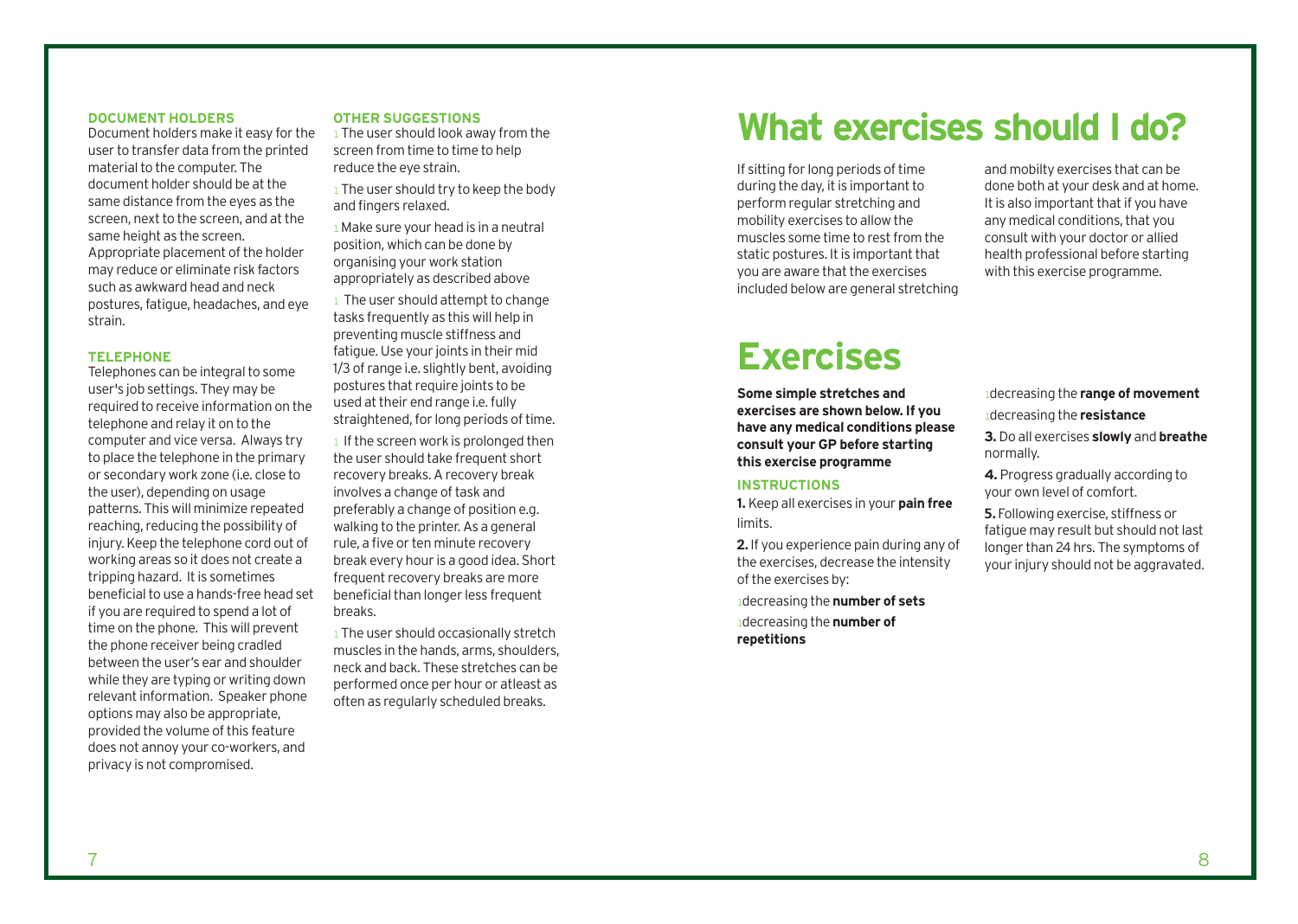### **STRETCHING EXERCISES**

lRepeat each of these stretches **3 times** (on both sides).

lHold a steady stretch, **do not bounce** .

lHold each stretch for at least **3 0 seconds** .





### **FLEXOR STRETCH**

Keeping elbow straight, and palm facing the floor, grasp your left hand under your fingers and slowly bend wrist up until a stretch is felt. Repeat on the opposite side. This can also be performed by standing with palms positioned flat on the desk and leaning forwards until a stretch is felt.



#### **UNDER ARM STRETCH**

Take one arm up and behind your head, so that your hand is against your upper back. Gently push down on the raised elbow with your other hand. You should feel a stretch in the back of your upper arm. Repeat on opposite side.

### **POSTERIOR CUFF STRETCH**

Take one arm across your chest, taking care to keep your shoulders level. Use the other hand to pull your arm across your body. You should feel a str etch along the back of your shoulder. Repeat on opposite side.



### **ANTERIOR CUFF STRETCH**

Grasp your hands together behind your back, keeping your arms straight as you raise them. Be careful not to drop your head forwards or shrug your shoulders as you perform the stretch.



### **EXTENSOR STRETCH**

Keeping elbow straight and palm facing the floor, grasp your left hand over the top of your fingers, and slowly bend wrist downwards until a stretch is felt. Repeat on opposite hand.



### **UPPER B ACK STRETCH**

Grasp your hands together in front of you, and as you straighten them away from you, allow your upper back to arch and chin to move towards your che s t. You should feel a stretch between your shoulder blades.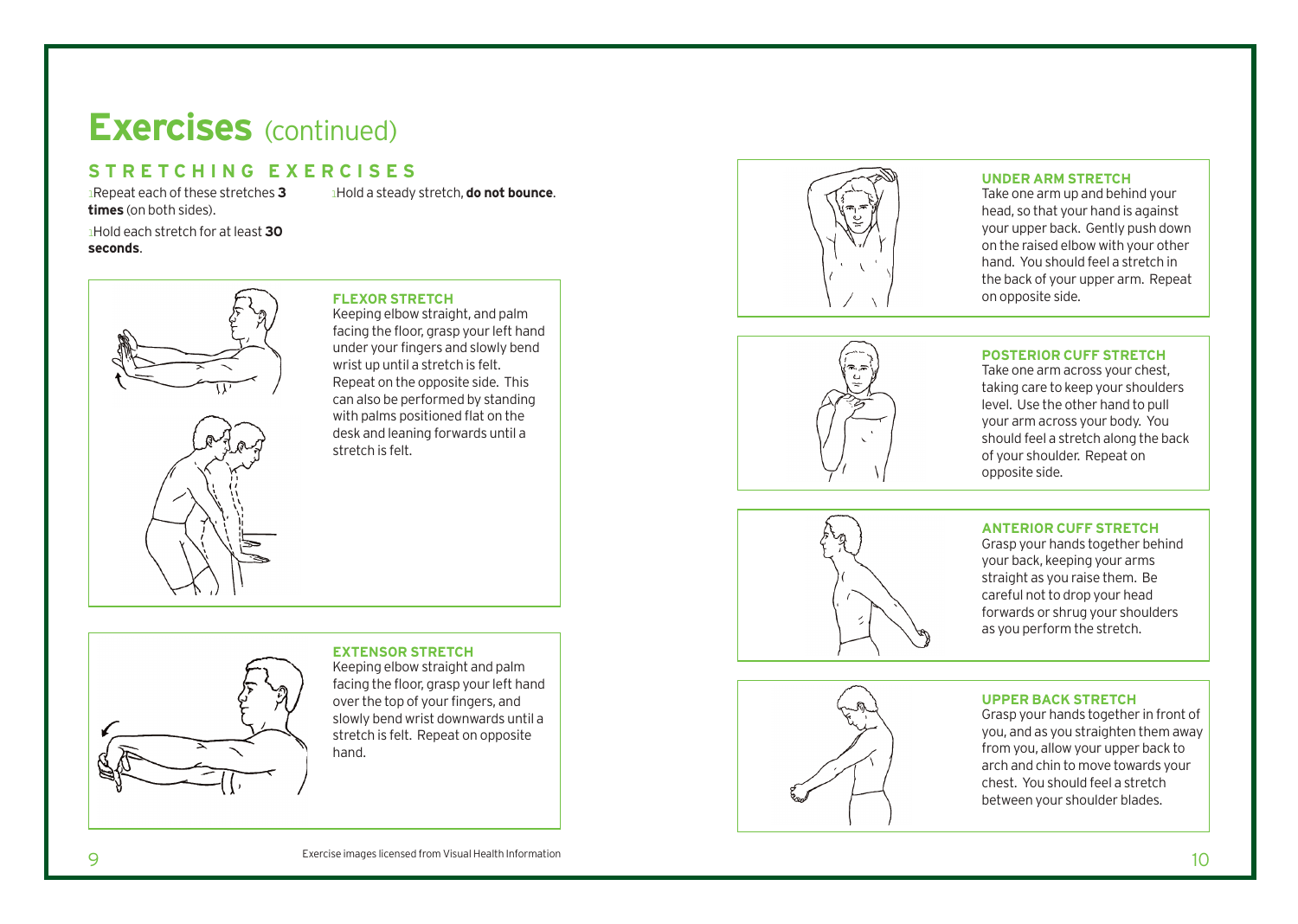

**NECK STRETCHES** Sitting on the end of a chair, with your right hand touching your left ear, gently bring your right ear towards your shoulder and hold for 30 seconds. Now rotate your head to 45º, place your right hand over your head so that your nose is facing into your elbow. Gently lower your chin towards your collar bone and hold for 30 seconds. Now facing forwards with both hands touching the back of your head, gently bring your chin towards your chest. Repeat the above routine on the opposite side.



### **SPINAL ROTATION**

In a seated position, place your left hand next to your right hip, hold onto the side of your chair and r otate your upper body around so that you ar e looking over your right shoulder. Repeat the same on the opposite side.



### **BACK FLEXION/EXTENSION**

Seated in your chair in a good posture, bend all the way forwards from your hips until your chest is touching your legs or you feel a stretch in your lower back. Hold for 30 seconds and return to start position. Now sitting right back into your chair, arch your back backwards into the back support until you feel a stretch in your upper back. Hold for 30 seconds and return to start position.



#### **SIDE STRETCH**

Sitting in an upright posture, drop your left shoulder, reaching left hand towards the floor. Return to the start position. Repeat on the opposit e side.



### **BUTTOCKS STRETCH**

Sitting in an upright position with knees bent and feet on floor. Place your right ankle on your left knee, lean forwards at your hips, and press down on your right knee. You should feel a stretch in your right buttocks. Repeat on the opposite side.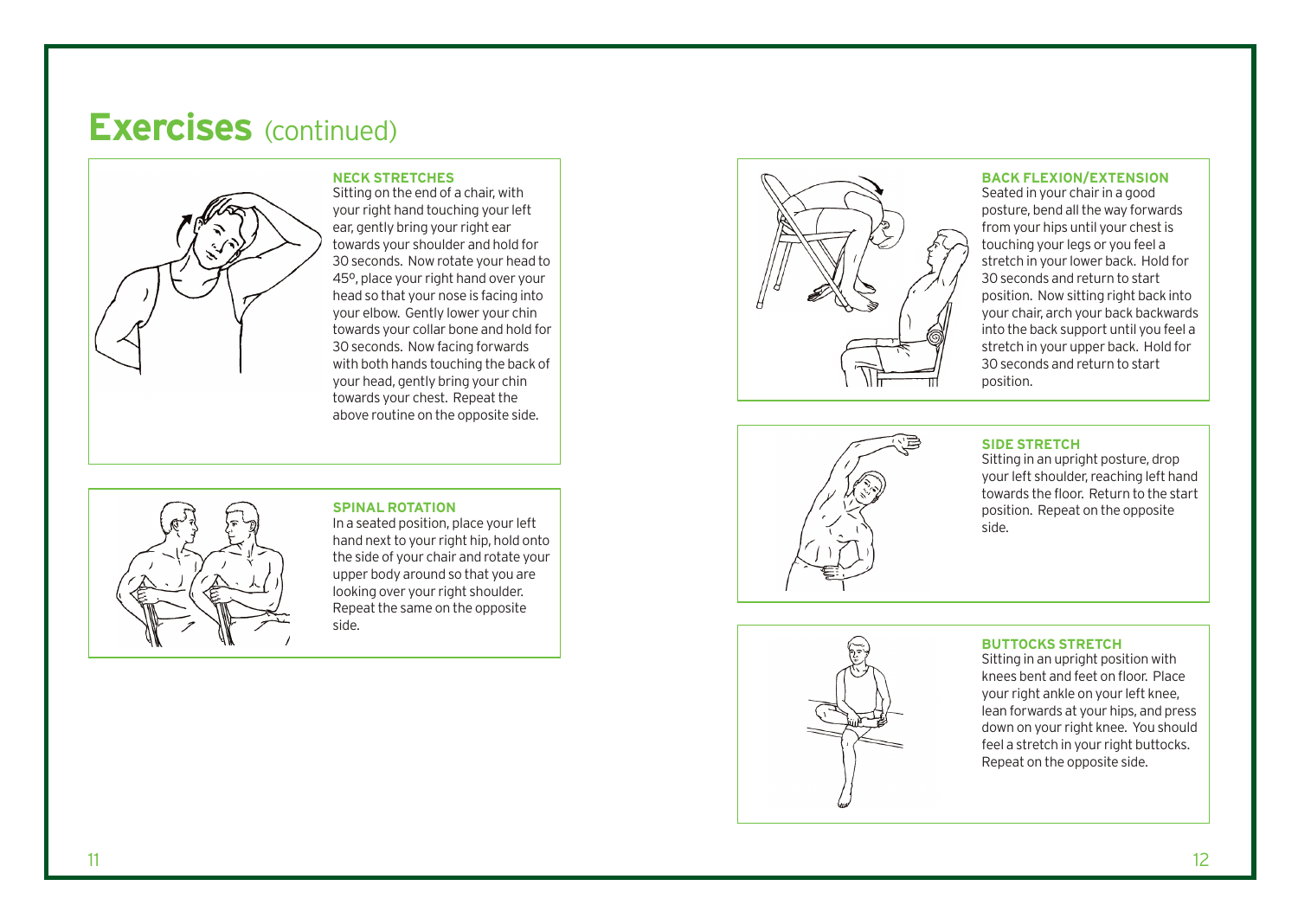

#### **HAMSTRING STRETCH**

In a standing position, place one foot on a step or slightly out in front of the other. Keep the front leg straight, bend back leg slightly, and lean forwards from the hip. Make sure you feel the stretch in the back of your leg, not your back. Repeat on opposite side.



### **QUADRICEPS STRETCH**

Standing, holding on to the side of your desk to balance, bring your right foot up towards your buttock with your hand, bending at the knee. Make sure that your back is straight and that your knee is in line with your hip. You should feel a stretch along the front of your thigh. Repeat the same on the opposite leg.

### **MOBILITY & STABILITY EXERCISES**

lPerform as instructed within each exercise.

lMake sure that you work in a pain free range of motion with each exercise and gradually try to increase this range.



#### **NECK MOBILITY**

Sitting in an upright position in your chair, move your head in the following positions:

**1. Forwards** – chin to chest

**2. Backwards** – back of head to back **3. Side rotation** – chin to collar bone Make sure that after each movement you return to the neutral (start) position. Do not try to combine these movements. Repeat each movement 10 times



### **NECK RETRACTION**

Sitting upright, pull head straight back keeping jaw and eyes level. Hold for 10 seconds and repeat 5-10 times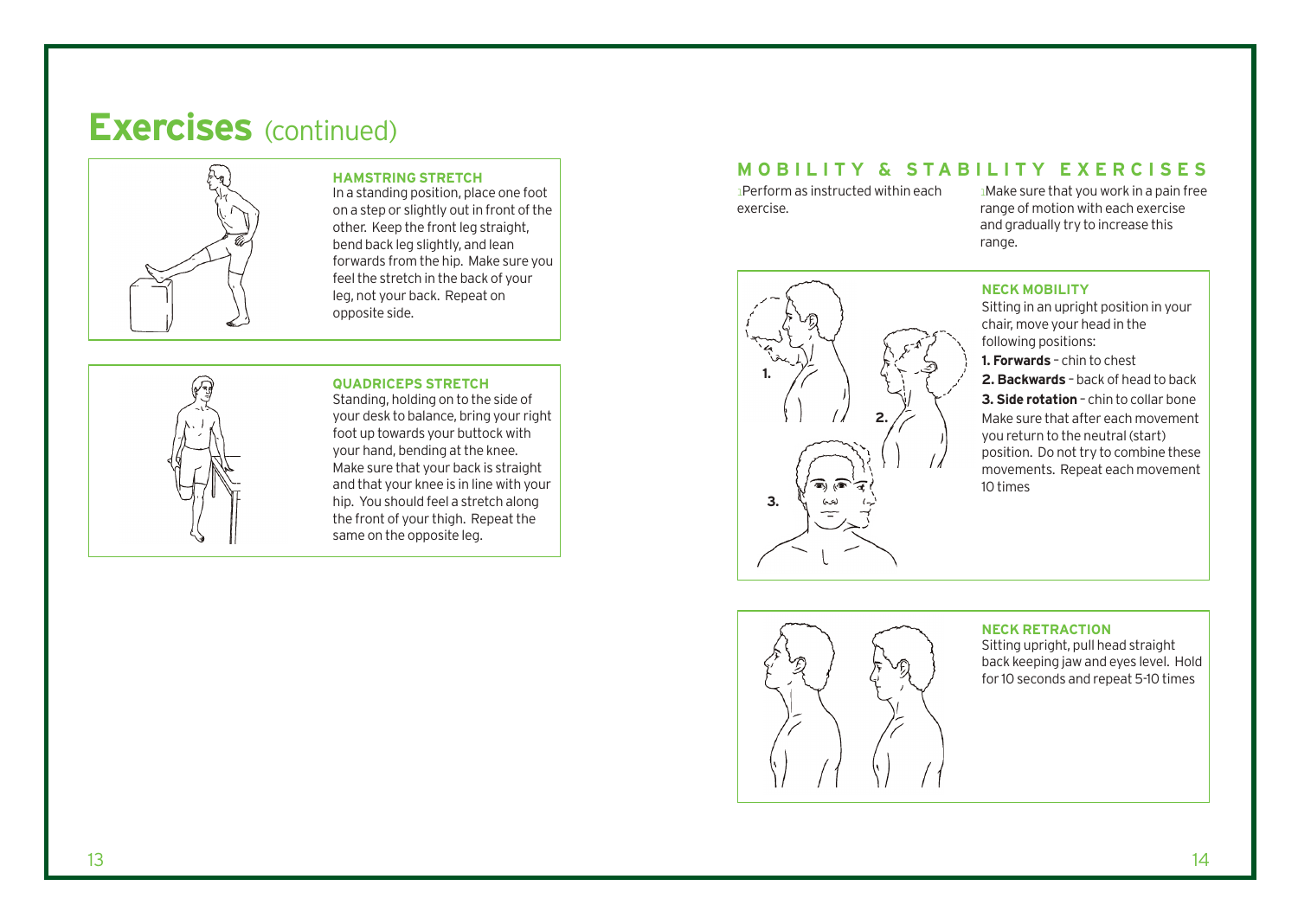

### **SHOULDER MOBILITY**

Sitting at the edge of your chair, lean slightly forwards from your hips so that your arm can hang freely next to your side. Allow your arm to swing freely in the following directions:

### **1. Forwards/Backwards**

**2. Side to side**

### **3. Clockwise/Anti-clockwise**

Make sure that you move your shoulder in a pain free range of movement and gradually increase this range as you can.



### **SEATED LEG EXTENSION**

Sitting slightly forwards on your chair, with your back in an upright position, your knees bent to 90º and feet flat on the floor. Now raise your leg straight out in front of you bringing your foot so that it is in a straight line with your knee. Repeat 10-15 on each side.



### **SIT TO STAND**

Sitting in a good posture in your chair, with your feet flat on the floor, lean slightly forwards from your hips and rise to a standing position without using your hands, and return to a seated position. Repeat this 10- 15 times



#### **ANKLE MOVEMENTS**

Sitting slightly forwards in your chair with your back in an upright position, your knees bent to 90º and feet flat on the floor. Now rock onto your toes, and then back onto your heels. Repeat 10 times in each direction. For strength, this can be progressed to a standing position.